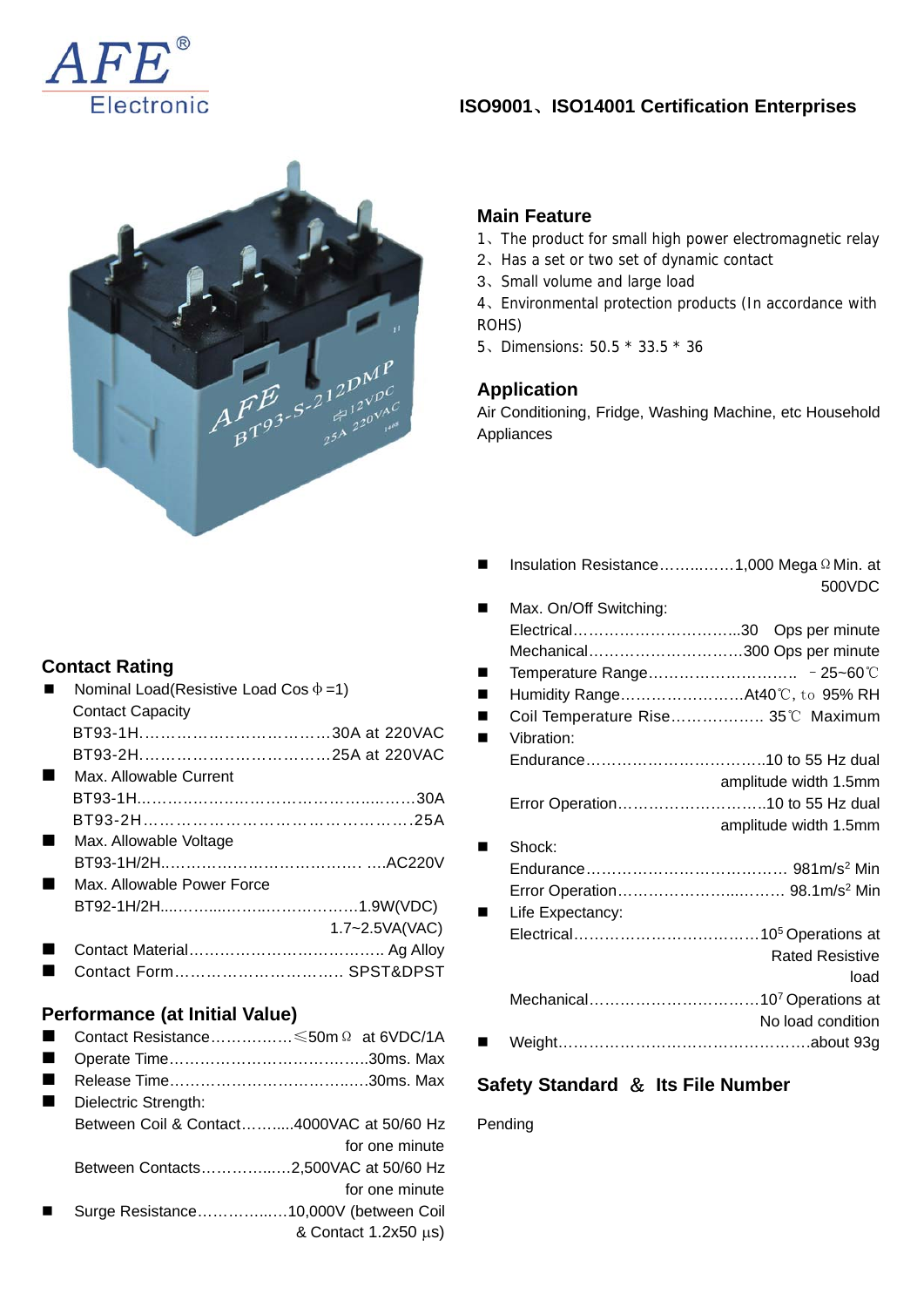

# **ISO9001**、**ISO14001 Certification Enterprises**

| <b>COIL Opechication (at 20 C)</b> |                             |                         |                                           |                      |                          |                           |                                              |  |
|------------------------------------|-----------------------------|-------------------------|-------------------------------------------|----------------------|--------------------------|---------------------------|----------------------------------------------|--|
| <b>Coil Sensitivity</b>            | Nominal<br>Voltage<br>(VDC) | Nominal Current<br>(mA) | Coil<br>Resistance<br>$(\Omega \pm 10\%)$ | Power<br>Consumption | Pull-In Voltage<br>(VDC) | Drop-Out<br>Voltage (VDC) | <b>Maximum</b><br>Allowable Voltage<br>(VDC) |  |
|                                    | 12                          | 166.7                   | 58                                        |                      | 75%<br>Maximum           | 10%<br>Minimum            | 130%                                         |  |
|                                    | 24                          | 95.2                    | 230                                       | 1.7VA~2.5VA          |                          |                           |                                              |  |
|                                    | 50                          | 40                      | 1000                                      |                      |                          |                           |                                              |  |
|                                    | 110                         | 18.2                    | 4900                                      |                      |                          |                           |                                              |  |
| BT93-1H/2H                         | 220                         | 9.1                     | 19600                                     |                      |                          |                           |                                              |  |
|                                    | 6                           | 316.7                   | 18.9                                      |                      |                          |                           |                                              |  |
|                                    | 12                          | 158.3                   | 75                                        | 1.9W                 |                          |                           |                                              |  |
|                                    | 24                          | 79.2                    | 303                                       |                      |                          |                           |                                              |  |
|                                    | 48                          | 18.8                    | 1220                                      |                      |                          |                           |                                              |  |
|                                    | 100                         | 19                      | 5260                                      |                      |                          |                           |                                              |  |

# **Ordering Information**

|                                                                                              | P | м | D | 12 | 1 | S | <b>BT93</b> |
|----------------------------------------------------------------------------------------------|---|---|---|----|---|---|-------------|
| <b>Installation method:</b><br>P:PCB terminal<br>Nil:standard                                |   |   |   |    |   |   |             |
| <b>Contact Form:</b><br>$M:$ form $A$                                                        |   |   |   |    |   |   |             |
| Coil Type: D:Standard DC Coil<br>A:Standard AC Coil                                          |   |   |   |    |   |   |             |
| Coil Voltage: 05:5V,06:6V,09:9V;12:12V,24:24V.48:48V;<br>110:110V;120:120V;220:220V;240:240V |   |   |   |    |   |   |             |
| Number of Pole: 1:One Pole: 2:Two Pole                                                       |   |   |   |    |   |   |             |
| Type of Sealing: S:Card buckle structureType                                                 |   |   |   |    |   |   |             |
| Type: BT93                                                                                   |   |   |   |    |   |   |             |

## **Classificatio**

| Model                      | <b>BT93</b>                     |                  |                  |               |  |  |  |  |  |
|----------------------------|---------------------------------|------------------|------------------|---------------|--|--|--|--|--|
| Coil Sensitivity           |                                 | Standard DC Coil | Standard AC Coil |               |  |  |  |  |  |
|                            | 1 Н                             | 2H               |                  | 2H            |  |  |  |  |  |
| <b>Plastic Sealed Type</b> | $BT93 - S-1$ $\Box$ $\Box$ $DM$ | BT93 -S-2□□DM    | $BT93 - S-1$     | BT93 -S-2□□DM |  |  |  |  |  |